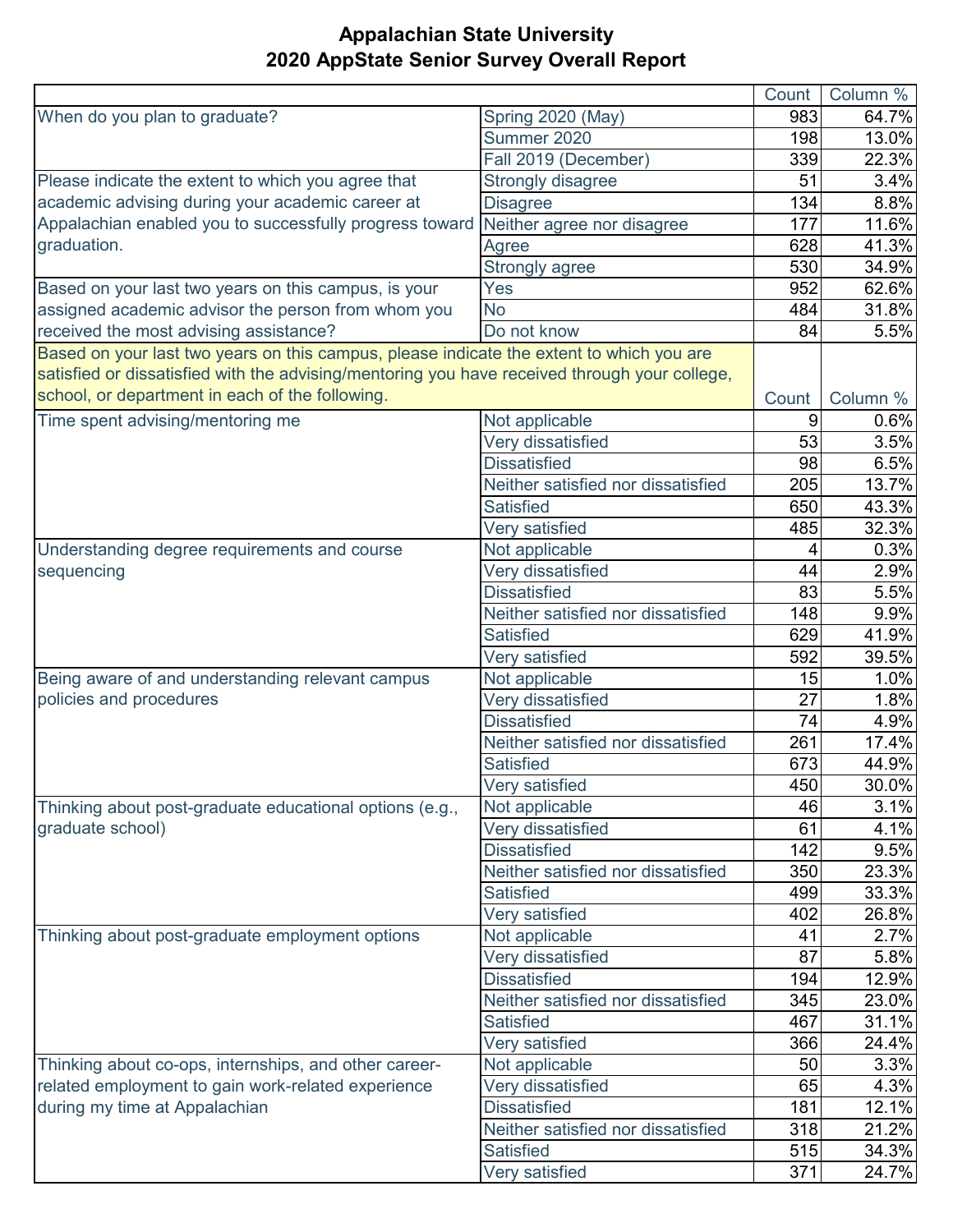|                                                              |                                    | Count | Column % |
|--------------------------------------------------------------|------------------------------------|-------|----------|
| Encouraging me to be involved on campus                      | Not applicable                     | 63    | 4.2%     |
|                                                              | Very dissatisfied                  | 67    | 4.5%     |
|                                                              | <b>Dissatisfied</b>                | 155   | 10.3%    |
|                                                              | Neither satisfied nor dissatisfied | 425   | 28.3%    |
|                                                              | <b>Satisfied</b>                   | 471   | 31.4%    |
|                                                              | Very satisfied                     | 319   | 21.3%    |
| Overall advising (in the last two years)                     | Not applicable                     |       | 0.3%     |
|                                                              | Very dissatisfied                  | 69    | 4.6%     |
|                                                              | <b>Dissatisfied</b>                | 117   | 7.8%     |
|                                                              | Neither satisfied nor dissatisfied | 204   | 13.6%    |
|                                                              | <b>Satisfied</b>                   | 576   | 38.4%    |
|                                                              | Very satisfied                     | 530   | 35.3%    |
| Based on your last two years on this campus, indicate        | <b>Never</b>                       | 49    | 3.3%     |
| which is most accurate: I met with someone in my             | Usually once a year                | 224   | 15.0%    |
| college, school, or department for advising:                 | Usually once a semester            | 908   | 60.7%    |
|                                                              | Usually more than once a           | 314   | 21.0%    |
|                                                              | semester                           |       |          |
| The general education program at Appalachian prepared me to: |                                    | Count | Column % |
| Communicate effectively                                      | Don't know/not applicable          | 69    | 4.6%     |
|                                                              | <b>Strongly disagree</b>           | 58    | 3.9%     |
|                                                              | <b>Disagree</b>                    | 130   | 8.7%     |
|                                                              | Neither agree nor disagree         | 233   | 15.6%    |
|                                                              | Agree                              | 616   | 41.2%    |
|                                                              | Strongly agree                     | 388   | 26.0%    |
| Think critically and creatively                              | Don't know/not applicable          | 66    | 4.4%     |
|                                                              | Strongly disagree                  | 52    | 3.5%     |
|                                                              | <b>Disagree</b>                    | 107   | 7.2%     |
|                                                              | Neither agree nor disagree         | 175   | 11.7%    |
|                                                              | Agree                              | 661   | 44.2%    |
|                                                              | Strongly agree                     | 433   | 29.0%    |
| Understand aspects of the diverse world                      | Don't know/not applicable          | 63    | 4.2%     |
|                                                              | Strongly disagree                  | 54    | 3.6%     |
|                                                              | <b>Disagree</b>                    | 99    | 6.6%     |
|                                                              | Neither agree nor disagree         | 178   | 11.9%    |
|                                                              | Agree                              | 626   | 41.9%    |
|                                                              | Strongly agree                     | 474   | 31.7%    |
| Understand the responsibilities of community                 | Don't know/not applicable          | 64    | 4.3%     |
| membership                                                   | Strongly disagree                  | 65    | 4.4%     |
|                                                              | <b>Disagree</b>                    | 132   | 8.8%     |
|                                                              | Neither agree nor disagree         | 254   | 17.0%    |
|                                                              | Agree                              | 586   | 39.2%    |
|                                                              | Strongly agree                     | 393   | 26.3%    |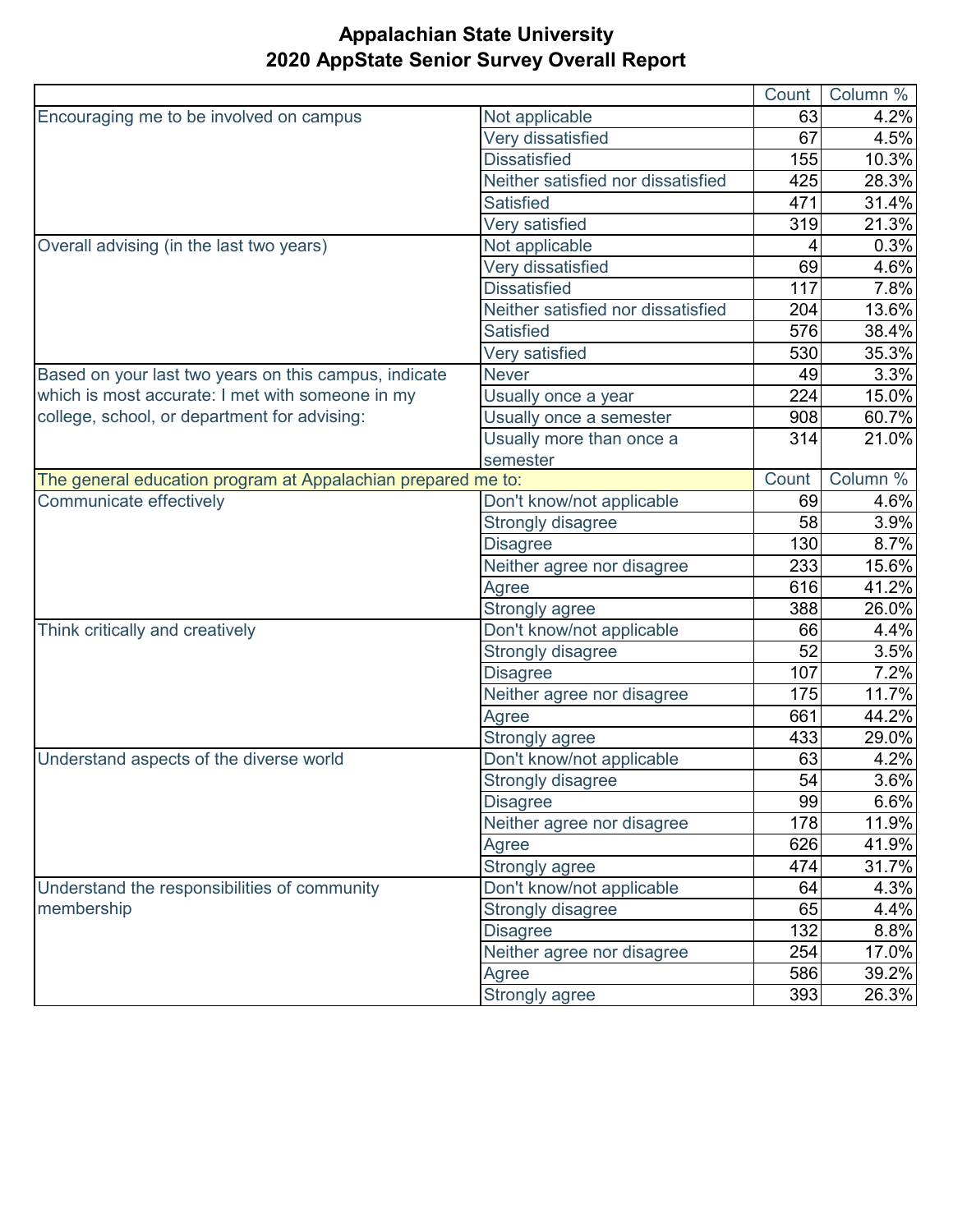| In regard to local and global connections, I feel Appalachian prepared me to                       |                            | Count | Column % |
|----------------------------------------------------------------------------------------------------|----------------------------|-------|----------|
| Account for diverse perspectives when interacting with<br>others to solve local or global problems | Strongly disagree          | 22    | 1.5%     |
|                                                                                                    | <b>Disagree</b>            | 97    | 6.5%     |
|                                                                                                    | Neither agree nor disagree | 223   | 15.0%    |
|                                                                                                    | Agree                      | 670   | 45.0%    |
|                                                                                                    | Strongly agree             | 476   | 32.0%    |
| Address complex global problems from interdisciplinary                                             | Strongly disagree          | 18    | 1.2%     |
| perspectives                                                                                       | <b>Disagree</b>            | 118   | 7.9%     |
|                                                                                                    | Neither agree nor disagree | 247   | 16.6%    |
|                                                                                                    | Agree                      | 672   | 45.2%    |
|                                                                                                    | Strongly agree             | 433   | 29.1%    |
| Address complex local and global issues through the                                                | Strongly disagree          | 25    | 1.7%     |
| lens of sustainability                                                                             | <b>Disagree</b>            | 127   | 8.5%     |
|                                                                                                    | Neither agree nor disagree | 242   | 16.3%    |
|                                                                                                    | Agree                      | 649   | 43.6%    |
|                                                                                                    | Strongly agree             | 445   | 29.9%    |
| Analyze the effect of my own cultural biases on my                                                 | Strongly disagree          | 25    | 1.7%     |
| interactions with diverse others                                                                   | <b>Disagree</b>            | 81    | 5.4%     |
|                                                                                                    | Neither agree nor disagree | 190   | 12.8%    |
|                                                                                                    | Agree                      | 674   | 45.3%    |
|                                                                                                    | Strongly agree             | 518   | 34.8%    |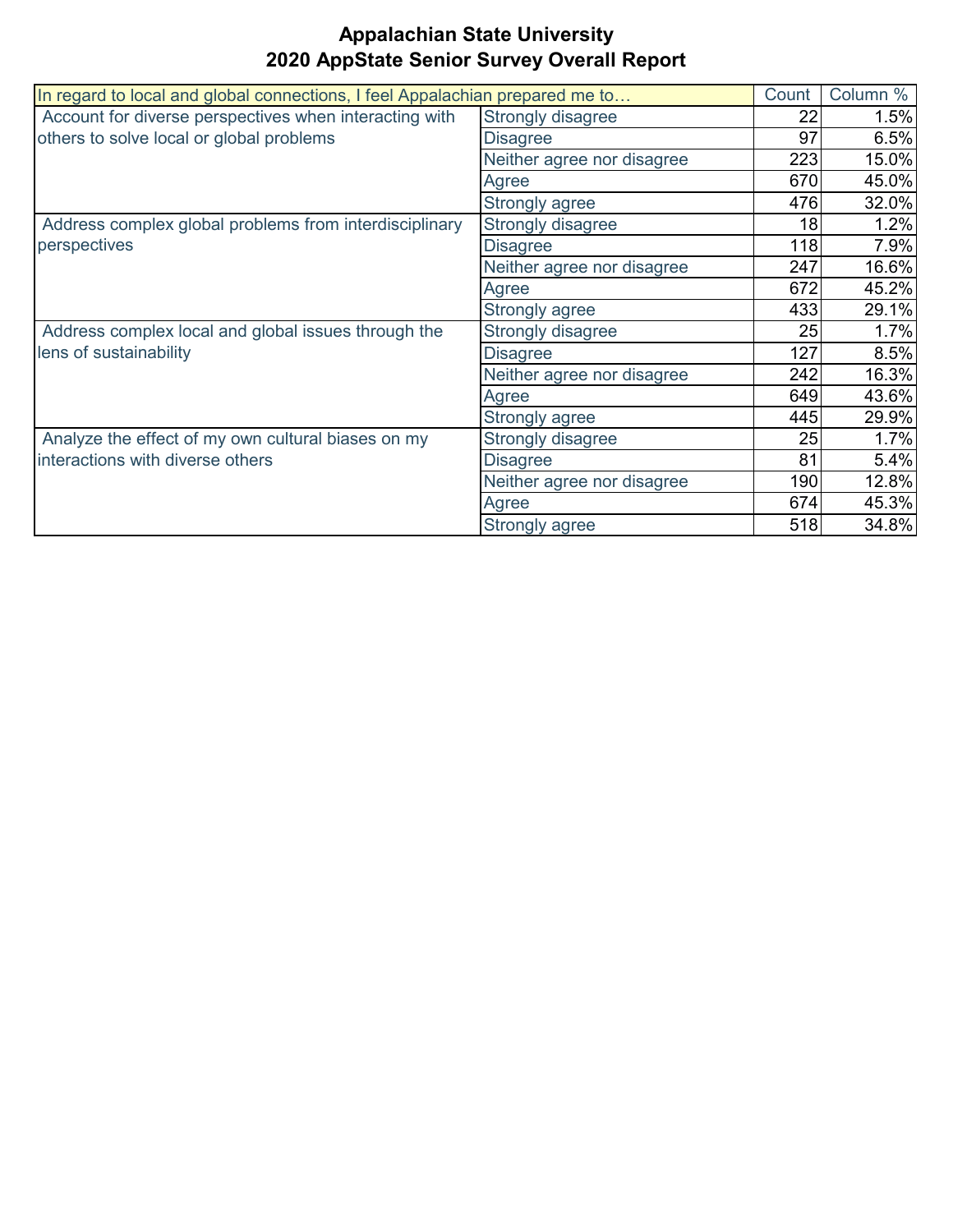| Based on your last two years on this campus, how satisfied are you with each of the following |                                    |       |          |
|-----------------------------------------------------------------------------------------------|------------------------------------|-------|----------|
| library services?                                                                             |                                    | Count | Column % |
| Space for individual student work                                                             | Don't know/not applicable          | 53    | 3.6%     |
|                                                                                               | Very dissatisfied                  | 27    | 1.8%     |
|                                                                                               | <b>Dissatisfied</b>                | 132   | 8.9%     |
|                                                                                               | Neither satisfied nor dissatisfied | 103   | 6.9%     |
|                                                                                               | <b>Satisfied</b>                   | 639   | 43.0%    |
|                                                                                               | Very satisfied                     | 531   | 35.8%    |
| Space for group work                                                                          | Don't know/not applicable          | 53    | 3.6%     |
|                                                                                               | Very dissatisfied                  | 23    | 1.5%     |
|                                                                                               | <b>Dissatisfied</b>                | 107   | 7.2%     |
|                                                                                               | Neither satisfied nor dissatisfied | 124   | 8.4%     |
|                                                                                               | <b>Satisfied</b>                   | 679   | 45.7%    |
|                                                                                               | Very satisfied                     | 499   | 33.6%    |
| Training/instruction for using library and information                                        | Don't know/not applicable          | 86    | 5.8%     |
| resources                                                                                     | Very dissatisfied                  | 18    | 1.2%     |
|                                                                                               | <b>Dissatisfied</b>                | 88    | 5.9%     |
|                                                                                               | Neither satisfied nor dissatisfied | 314   | 21.1%    |
|                                                                                               | <b>Satisfied</b>                   | 597   | 40.2%    |
|                                                                                               | Very satisfied                     | 382   | 25.7%    |
| Access to online library resources                                                            | Don't know/not applicable          | 24    | 1.6%     |
|                                                                                               | Very dissatisfied                  |       | 0.5%     |
|                                                                                               | <b>Dissatisfied</b>                | 30    | 2.0%     |
|                                                                                               | Neither satisfied nor dissatisfied | 119   | 8.0%     |
|                                                                                               | <b>Satisfied</b>                   | 690   | 46.5%    |
|                                                                                               | Very satisfied                     | 615   | 41.4%    |
| Hours of operation                                                                            | Don't know/not applicable          | 48    | 3.2%     |
|                                                                                               | Very dissatisfied                  | 19    | 1.3%     |
|                                                                                               | <b>Dissatisfied</b>                | 64    | 4.3%     |
|                                                                                               | Neither satisfied nor dissatisfied | 89    | 6.0%     |
|                                                                                               | <b>Satisfied</b>                   | 613   | 41.3%    |
|                                                                                               | Very satisfied                     | 652   | 43.9%    |
| he impact library resources and services had on my                                            | Don't know/not applicable          | 40    | 2.7%     |
| learning experience                                                                           | Very dissatisfied                  | 3     | 0.2%     |
|                                                                                               | <b>Dissatisfied</b>                | 19    | 1.3%     |
|                                                                                               | Neither satisfied nor dissatisfied | 190   | 12.8%    |
|                                                                                               | <b>Satisfied</b>                   | 683   | 46.0%    |
|                                                                                               | Very satisfied                     | 550   | 37.0%    |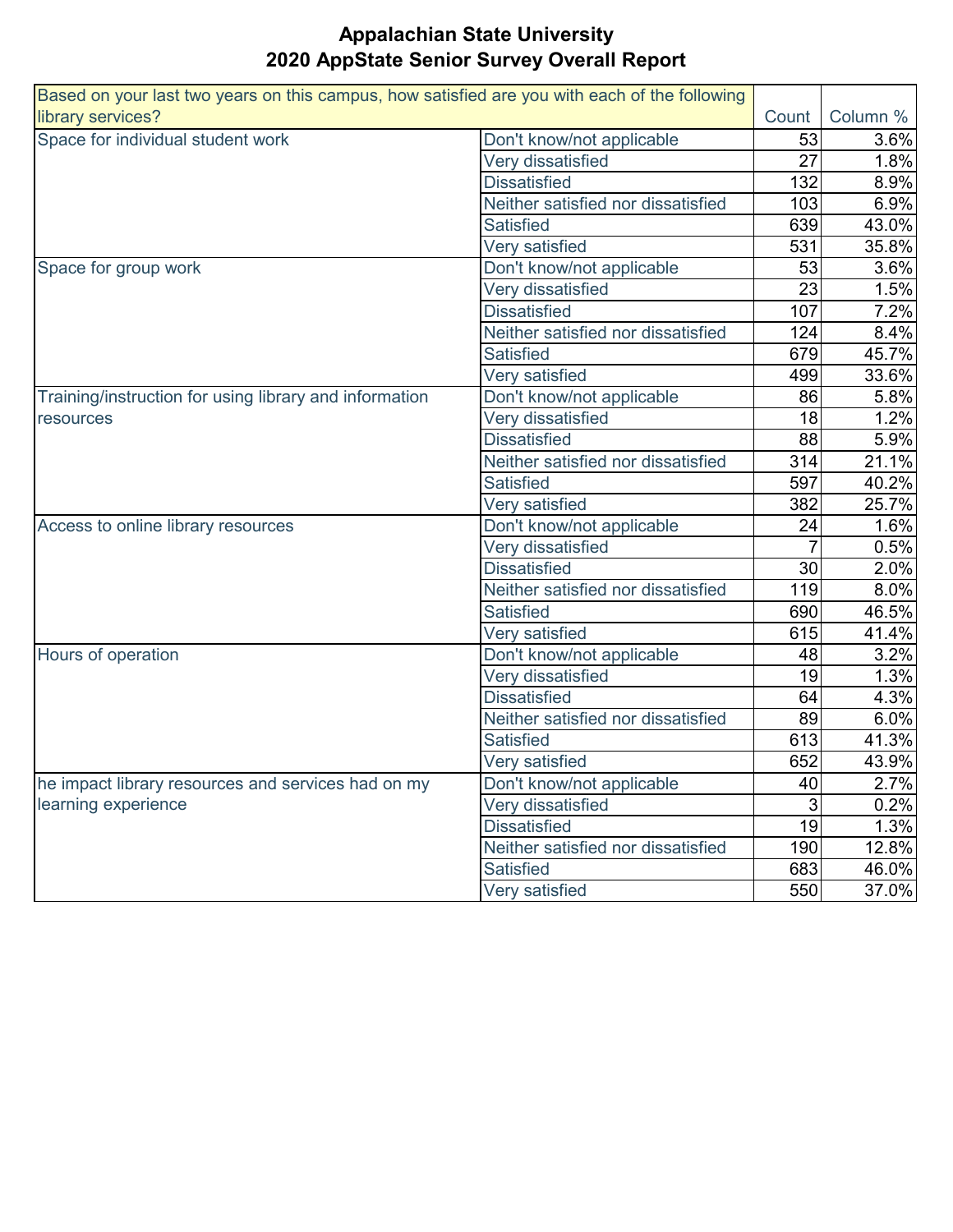|                                                             |                                               | Count | Column % |
|-------------------------------------------------------------|-----------------------------------------------|-------|----------|
| How satisfied were you with the overall instruction in your | Very dissatisfied                             | 10    | 0.7%     |
| major?                                                      | <b>Dissatisfied</b>                           | 62    | 4.2%     |
|                                                             | Neither satisfied nor dissatisfied            | 79    | 5.3%     |
|                                                             | <b>Satisfied</b>                              | 641   | 43.2%    |
|                                                             | Very satisfied                                | 693   | 46.7%    |
| Assuming your next step would be employment or              | Very unprepared                               | 33    | 2.2%     |
| graduate school, how well prepared do you feel?             | Unprepared                                    | 187   | 12.6%    |
|                                                             | Well prepared                                 | 891   | 60.0%    |
|                                                             | <b>Extremely well prepared</b>                | 374   | 25.2%    |
| If you were starting your undergraduate education again,    | Very unlikely                                 | 47    | 3.2%     |
| how likely is it that you would choose Appalachian?         | <b>Unlikely</b>                               | 84    | 5.7%     |
|                                                             | Neither likely nor unlikely                   | 123   | 8.4%     |
|                                                             | Likely                                        | 435   | 29.5%    |
|                                                             | Very likely                                   | 784   | 53.2%    |
| Overall, how satisfied are you with the quality of the      | <b>Very Dissatisfied</b>                      | 16    | 1.1%     |
| undergraduate education you received at Appalachian?        | <b>Dissatisfied</b>                           | 39    | 2.6%     |
|                                                             | Neither satisfied nor dissatisfied            | 99    | 6.7%     |
|                                                             | <b>Satisfied</b>                              | 610   | 41.4%    |
|                                                             | Very satisfied                                | 709   | 48.1%    |
| Has it taken you longer than four years (i.e., eight        | Yes                                           | 388   | 26.4%    |
| consecutive semesters of enrollment) to graduate?           | <b>No</b>                                     | 1083  | 73.6%    |
| Which of the following best describes your primary plans    | Employed full time (on average 30             | 406   | 27.8%    |
| after graduation?                                           | hours or more per week)                       |       |          |
|                                                             | Employed part time (on average                | 28    | 1.9%     |
|                                                             | less than 30 hours per week)                  |       |          |
|                                                             | Currently seeking, or plan to seek,           | 526   | 36.0%    |
|                                                             | paid employment.                              |       |          |
|                                                             | Employed in a postgraduate                    | 30    | 2.1%     |
|                                                             | internship or fellowship                      |       |          |
|                                                             | Self-employed or starting my own              | 18    | 1.2%     |
|                                                             | business                                      |       |          |
|                                                             | Serving in the US military                    | 10    | 0.7%     |
|                                                             | Engaged in a volunteer or service             | 13    | 0.9%     |
|                                                             | program (e.g., Peace Corps,                   |       |          |
|                                                             | Americorp).                                   |       |          |
|                                                             | Enrolled in a program of continuing           | 250   | 17.1%    |
|                                                             | education                                     |       |          |
|                                                             | Planning to continue education but            | 167   | 11.4%    |
|                                                             | not yet enrolled<br>Not seeking employment or | 13    | 0.9%     |
|                                                             |                                               |       |          |
|                                                             | continuing education at this time             |       |          |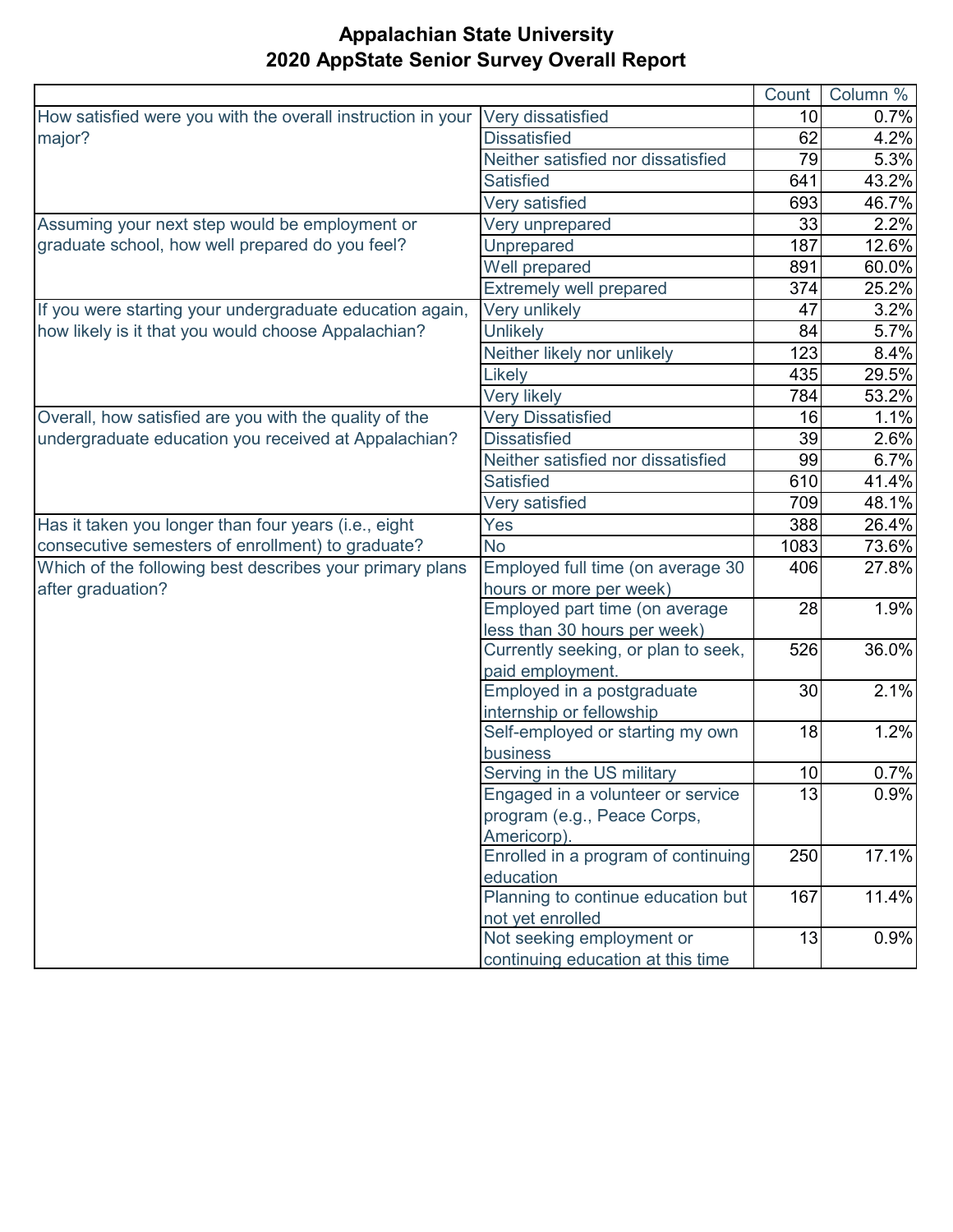| Please choose the top three reasons it took you longer than four years to graduate. |                                      | Count           | Column % |
|-------------------------------------------------------------------------------------|--------------------------------------|-----------------|----------|
| Most Important                                                                      | I changed majors                     | 81              | 23.8%    |
|                                                                                     | I took a semester or more off for    | 54              | 15.8%    |
|                                                                                     | personal (non-financial) reasons     |                 |          |
|                                                                                     | (e.g., medical, family, etc.)        |                 |          |
|                                                                                     | I lost credits when I transferred to | 46              | 13.5%    |
|                                                                                     | Appalachian                          |                 |          |
|                                                                                     | Other reasons                        | 37              | 10.9%    |
|                                                                                     | I wanted to/was advised to take a    | 22              | 6.5%     |
|                                                                                     | lighter course load                  |                 |          |
|                                                                                     | I could not get the courses I        | 21              | 6.2%     |
|                                                                                     | needed                               |                 |          |
|                                                                                     | My participation in a co-op,         | 21              | 6.2%     |
|                                                                                     | internship, practicum, student       |                 |          |
|                                                                                     | teaching, etc.                       |                 |          |
|                                                                                     | <b>Financial reasons</b>             | 17              | 5.0%     |
|                                                                                     | I went part-time for personal (non-  | 15              | 4.4%     |
|                                                                                     | financial) reasons (e.g., medical,   |                 |          |
|                                                                                     | family, etc.)                        |                 |          |
|                                                                                     | The number of hours I spent          | 11              | 3.2%     |
|                                                                                     | working for pay                      |                 |          |
|                                                                                     | I am graduating with more than       | 10              | 2.9%     |
|                                                                                     | one major                            |                 |          |
|                                                                                     | My participation in a Study Abroad   | 6               | 1.8%     |
|                                                                                     | program                              |                 |          |
| 2nd Most Important                                                                  | I changed majors                     | 55              | 16.1%    |
|                                                                                     | Other reasons                        | 47              | 13.8%    |
|                                                                                     | I wanted to/was advised to take a    | 43              | 12.6%    |
|                                                                                     | lighter course load                  |                 |          |
|                                                                                     | I could not get the courses I        | 43              | 12.6%    |
|                                                                                     | needed                               |                 |          |
|                                                                                     | I lost credits when I transferred to | 32              | 9.4%     |
|                                                                                     | Appalachian                          |                 |          |
|                                                                                     | The number of hours I spent          | $\overline{31}$ | 9.1%     |
|                                                                                     | working for pay                      |                 |          |
|                                                                                     | I took a semester or more off for    | 26              | 7.6%     |
|                                                                                     | personal (non-financial) reasons     |                 |          |
|                                                                                     | (e.g., medical, family, etc.)        |                 |          |
|                                                                                     | I went part-time for personal (non-  | 21              | 6.2%     |
|                                                                                     | financial) reasons (e.g., medical,   |                 |          |
|                                                                                     | family, etc.)                        |                 |          |
|                                                                                     | <b>Financial reasons</b>             | 20              | 5.9%     |
|                                                                                     | My participation in a co-op,         | 12              | 3.5%     |
|                                                                                     | internship, practicum, student       |                 |          |
|                                                                                     | teaching, etc.                       |                 |          |
|                                                                                     | My participation in a Study Abroad   | 6               | 1.8%     |
|                                                                                     | program                              |                 |          |
|                                                                                     | I am graduating with more than       | 5               | 1.5%     |
|                                                                                     |                                      |                 |          |
|                                                                                     | one major                            |                 |          |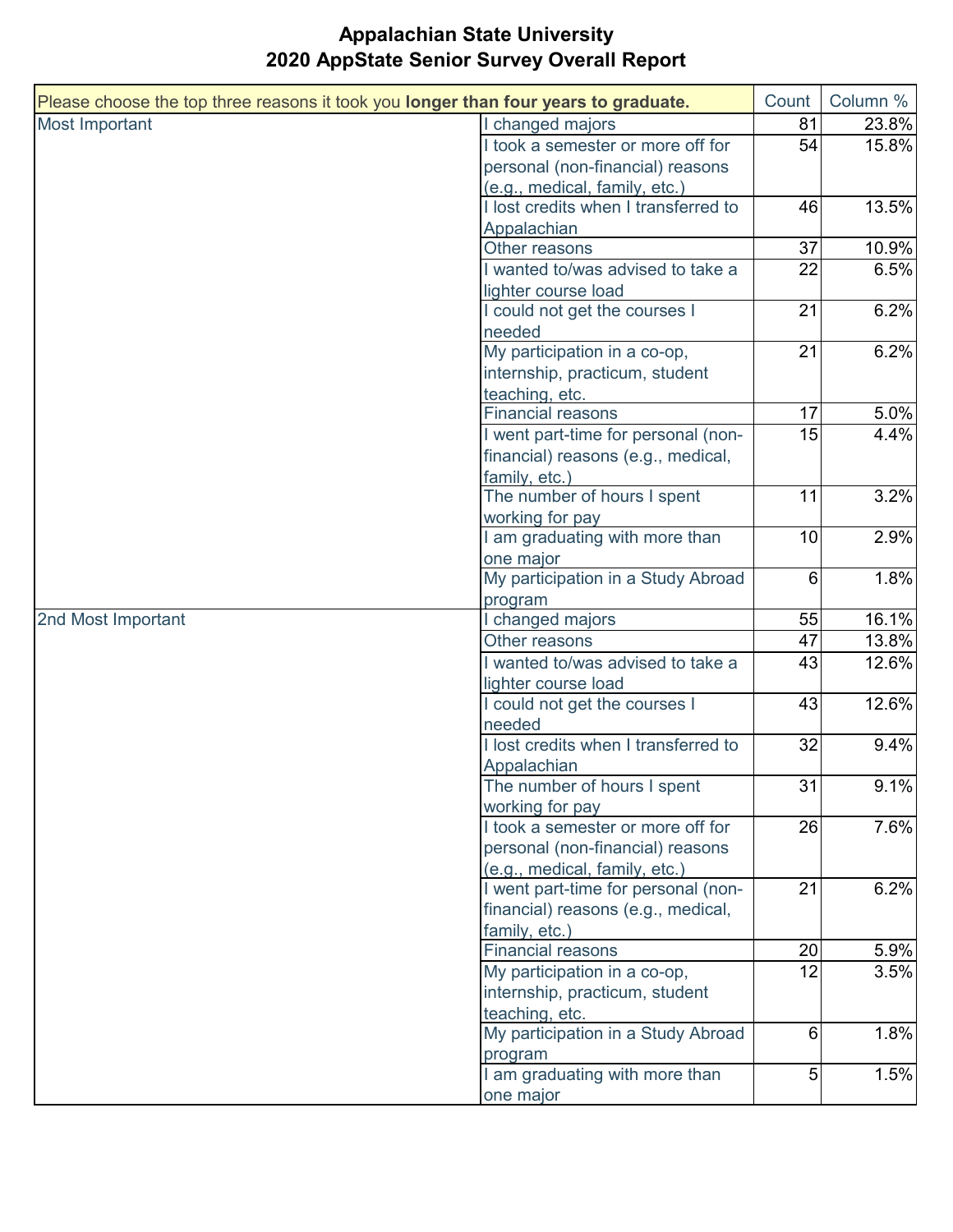| Please choose the top three reasons it took you longer than four years to graduate. |                                      | Count          | Column % |
|-------------------------------------------------------------------------------------|--------------------------------------|----------------|----------|
| 3rd Most Important                                                                  | Other reasons                        | 79             | 23.2%    |
|                                                                                     | The number of hours I spent          | 50             | 14.7%    |
|                                                                                     | working for pay                      |                |          |
|                                                                                     | wanted to/was advised to take a      | 49             | 14.4%    |
|                                                                                     | lighter course load                  |                |          |
|                                                                                     | could not get the courses I          | 38             | 11.1%    |
|                                                                                     | needed                               |                |          |
|                                                                                     | changed majors                       | 33             | 9.7%     |
|                                                                                     | My participation in a co-op,         | 21             | 6.2%     |
|                                                                                     | internship, practicum, student       |                |          |
|                                                                                     | teaching, etc.                       |                |          |
|                                                                                     | I lost credits when I transferred to | 18             | 5.3%     |
|                                                                                     | Appalachian                          |                |          |
|                                                                                     | went part-time for personal (non-    | 16             | 4.7%     |
|                                                                                     | financial) reasons (e.g., medical,   |                |          |
|                                                                                     | family, etc.)                        |                |          |
|                                                                                     | <b>Financial reasons</b>             | 14             | 4.1%     |
|                                                                                     | I took a semester or more off for    | 13             | 3.8%     |
|                                                                                     | personal (non-financial) reasons     |                |          |
|                                                                                     | (e.g., medical, family, etc.)        |                |          |
|                                                                                     | My participation in a Study Abroad   | 6              | 1.8%     |
|                                                                                     | program                              |                |          |
|                                                                                     | am graduating with more than         | $\overline{4}$ | 1.2%     |
|                                                                                     | one major                            |                |          |